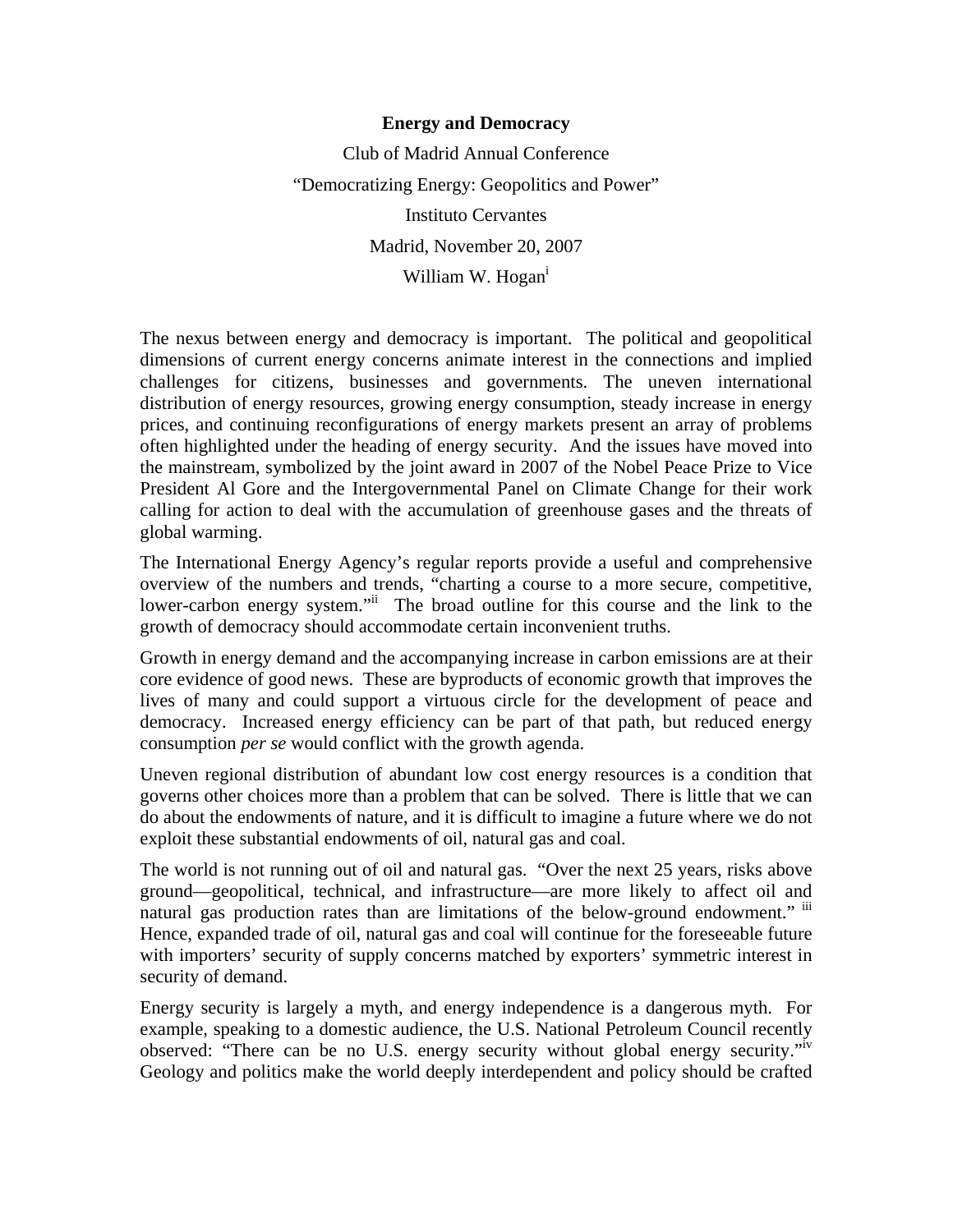to promote and secure energy *interdependence*. Real energy security comes from robust energy systems with diversity and flexibility, not through isolation and energy autarky.

International security is connected to energy, especially to oil and gas. Iraq's invasion of Kuwait was entangled with the advantages of acquiring control of energy reserves. The two Iraq wars that followed were motivated in part to prevent strategic use of oil revenues for purposes inimical to international security. Oil underground in the Middle East makes everything that happens above ground of greater importance for geopolitics and security. And the development of the nuclear alternative to oil and gas raises profound security concerns dealing with proliferation of nuclear weapons.

There will be a major overhaul of global energy supply and demand to support economic growth and mitigate impacts of global warming. There are ample potential sources of energy. Unfortunately, alternatives available today are costly compared to oil, gas and coal. Global change will not come cheaply, and there is no single answer to the question of how to meet future energy needs. Energy efficiency, traditional fossil fuels, renewable energy supply, nuclear energy, carbon sequestration, and so on, must all play a role.

Democracy is important in providing diverse benefits independent of economic growth. In addition, comparison of the effects of transitions to democratic regimes finds they provide at least a short run spurt to growth and reduce economic volatility.<sup>v</sup> Going further, Mandelbaum presents a strong case for a connection between democracy and a free-market economy, broadly conceived. Identifying the components of democracy as liberty (to include property rights), civil society, and popular sovereignty, Mandelbaum argues that the free-market economy is an essential ingredient for building the institutions and traditions of liberty, and hence democracy. $\mathbf{v}^{\mathbf{v}}$ 

A notable problem for energy and markets is the behavior of rentier states where the benefits of natural resource wealth support corruption and allow governments to operate without building the institutions that lead to democracy. Prominent cases are those of oil and natural gas producers, which admit substantial wealth under the "resource curse" of control by government without the need to develop other sectors of the economy built on free markets or to create a middle class that provides the framework for transitions to democracy.<sup>vii</sup> For countries like Norway, with well established institutions and economies, oil wealth is not a resource curse. But for many countries, including quite wealthy oil producers, the sad syndrome of the resource curse is all too evident. The failure of broader economic development and the attendant growth in liberty burden the citizens and threaten everyone's energy security. Populist policies to subsidize domestic energy use or expropriate foreign investment look attractive in the short run, but create costs and development barriers that impose burdens on these countries in the long run.

Going forward, an organizing principle would be to strive to make energy more like an ordinary commodity. Capturing energy wealth for citizens is an obligation of governments, but it is not synonymous with creating government monopolies in the energy sector. Commercialization of state-owned companies and resources is better than treating energy as a strategic sector. Providing transparency of revenue flows and stabilization through investment funds would help towards mitigating the resource curse. Liberalizing energy markets is better than just commercialization. Integrating energy in normal trade relations would be important in advancing the robustness and flexibility of